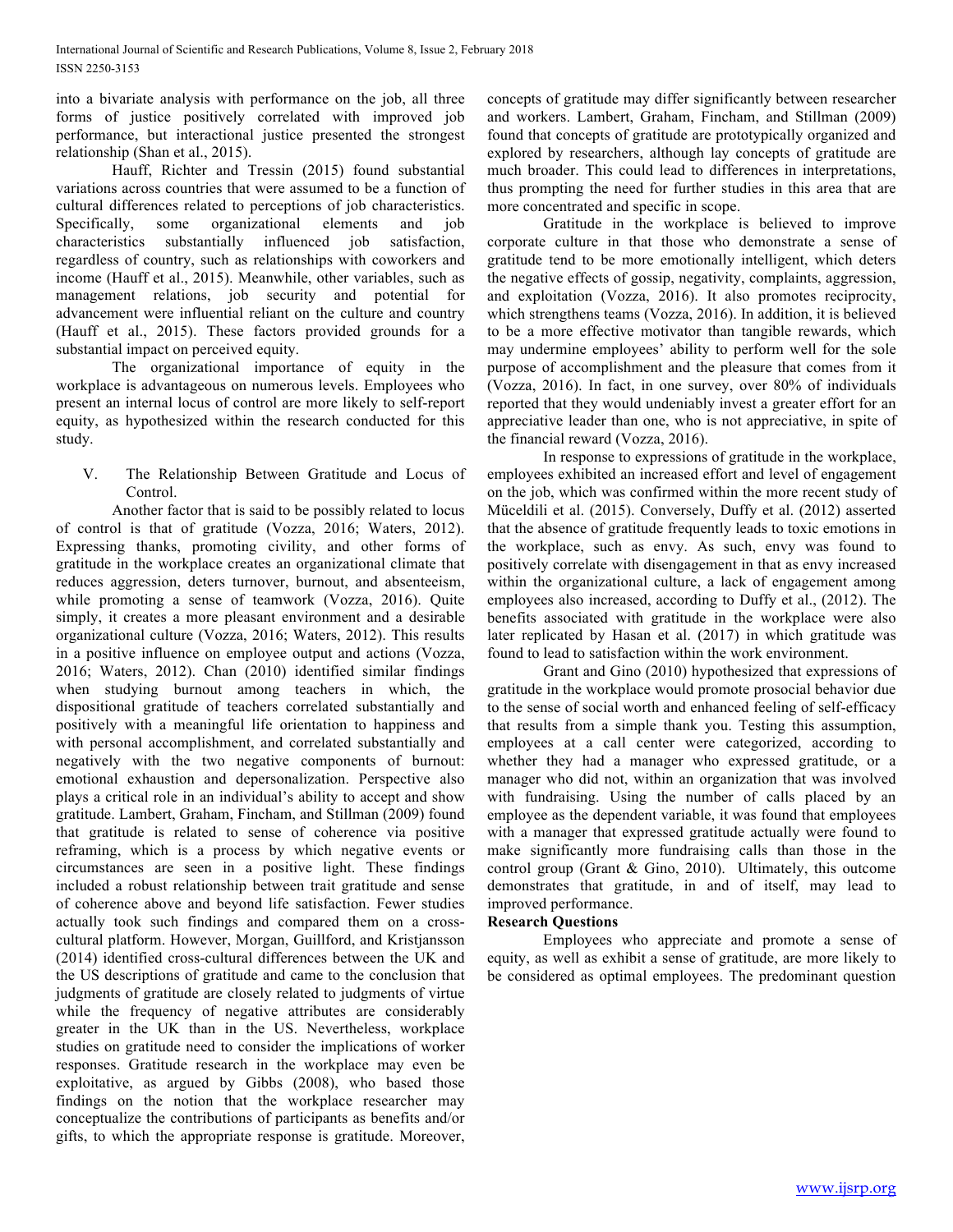Secondly, is external locus of control negatively correlated with self-reported equity and self-reported gratitude? And, finally, do these relationships differ between employees in the United States and employees in Spain?

This study anticipated that individuals with an internal locus of control would present a greater level of self-reported equity and self-reported gratitude when compared to their external locus of control counterparts. In addition, it is also predicted that these relationships would change across cultures, in spite of possible cultural differences.

# VI. Methods

203 subjects participated in this study, all of whom reside and work in the United States or Spain. Participants were recruited using convenience snowball sampling. Individuals under the age of 18 or who were unemployed were excluded from the study. Subjects were not financially compensated for their participation.

## **Procedures**

**Participants**

Prior to participation in this research, participants were provided with an informed consent form, which informed the participants about the general nature and objectives of the study. Participants were instructed that their participation in the study was completely anonymous and voluntary and they also possessed the right to withdraw their participation at any time without negative impact. Participants were informed that there were no known risks identified in participation and all potential participants were provided with the researchers' contact information in the event that they had further questions or concerns.

Anonymity was maintained by ensuring that no names appeared on the surveys and no signature was required on the accompanying consent form. Participants were offered a summary of research findings upon completion of the study.

# **Instruments**

The survey in its entirety was comprised of 43 items and was a total of 15-20 minutes for participants to complete in a self-report format. As such, the survey had two forms: one was in English and one was in Spanish. In order to ensure proper comprehension of all survey items by Spanish participants, the survey was translated into Spanish by the primary researcher, who is a native speaker. The translation was then reviewed by another fluent Spanish speaker in Spain to ensure an adequate translation.

Participants were allowed to select whichever version, English or Spanish they preferred. The survey was created by the researchers for this study. As such, the purpose of the questionnaire was to elicit the views of respondents, pertaining to perceived locus of control items and perceptions of gratitude/fairness and gratitude. It was created via Google Forms and was, therefore, presented to the participants in an electronic format.

The survey collected demographic data, that pertained to gender, age, ethnic identity, level of education, marital status, household income, country of origin and country of residence. In addition, the survey included 16 items selected from Spector's Work Locus of Control Scale (1988), 10 items selected from an International Personality Item Pool that derive from Levenson's Locus of Control: Powerful Others (1981), as well as 17 items related to perceptions of gratitude and equity/fairness with an emphasis on workplace scenarios. The sample questionnaire based on Peterson & Seligman's revised IPIP-VIA Scales (Values in Action) could be referred to as the 17-item IPIP representation of the Peterson & Seligman (2004) character strengths and virtues for Equity/Fairness and Gratitude. The survey and the construct scales that it consisted of were all formatted with Likert-style responses ranging from " $1" =$ strongly disagree to "5" = strongly agree.

The Work Locus of Control (WLCS) has been shown to correlate about .50 to .55 with general locus of control. The scale was scored so that those with high external locus of control would receive high scores. In general, internal consistency (coefficient alpha) ranged from .80 to .85 in the English version of the test. In addition, the Work Locus of Control Scale has been shown to have one-year test-retest reliability of .57 by Bond & Brunce (2003) and .60 by Moyle (1995). Furthermore, Levson's (1981) Locus of Control: Powerful Others scale showed a coefficient alpha of .81. Additionally, while comparing the scale to its original Locus of Control: Powerful Others scale a correlation of .53 was noted as a primary form of validity. Lastly, Peterson & Seligman's (2004) Values in Action scale for Equity/Fairness and Gratitude showed slightly different scores for reliability after scale refinement. The refined Equity/Fairness scale showed a reliability of .70; and the refined Gratitude scale showed a reliability of .79. In order to assess a primary form of validity, the original reliability scores of Equity/Fairness .62 and the original reliability scores of Gratitude .77 were compared to the refined scores.

# VII. Results

In the study, there were a total of 203 participants; however, 135 of the respondents currently reside in the United States, while only 66 of the respondents currently reside in Spain. A majority of the population consisted of females  $(n = 127)$ , while the remaining 76 were made up of males. The age range was (19-64) with an average age of 37.44. In addition, the average years of education for subjects were 15.34. It is important to note that two of the participants resided in Canada and Germany and as a result, 201 participants met the desired criteria for the cross-cultural analysis between the United States and Spain.

Individuals were assessed on self-reported scores from questionnaires on locus of control and levels of self-reported equity and self-reported gratitude. It was assumed that employees who promoted a sense of equity, and demonstrated a sense of gratitude, were more likely to be considered as optimal employees. Accordingly, the researchers ran *t-tests* and Chi-Square tests. The 201 participants were divided into two categories: *United States* ( $m= 2.76$ ,  $SD = 1.205$ ) and *Spain* ( $m =$ 2.85,  $SD = 1.292$ ; and measured on a series of questions. In the first *t-test* data measured the participant's perspective on the statement: "Do you treat others differently if you don't like them?" The results did not reveal a statistically significant difference ( $p = .645$ ). Therefore, suggesting that whether participants are from United States or Spain does not have a role in whether or not people treat others differently if they don't like them. In addition, the results of the second *t-test* showed a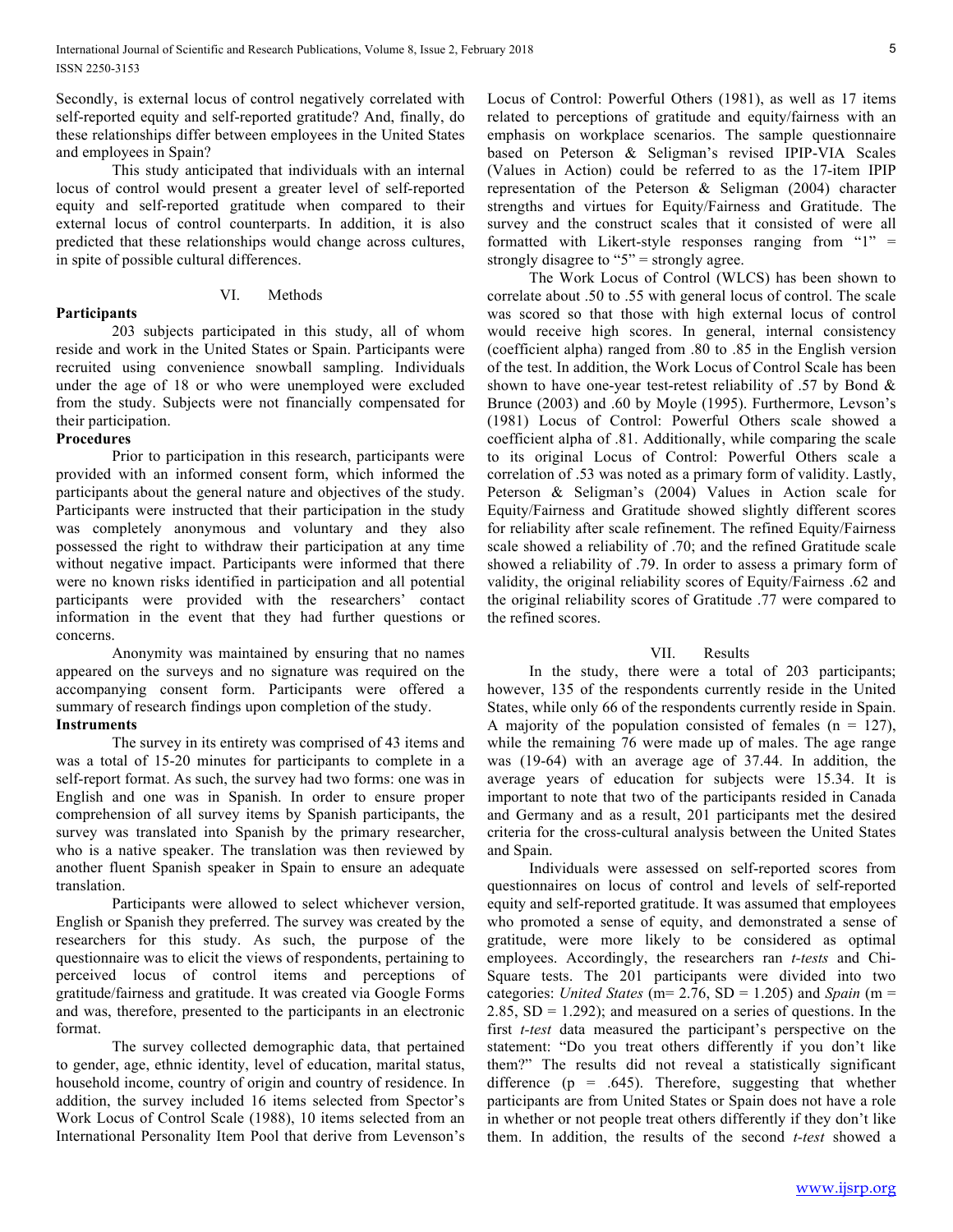significant difference ( $p = .019$ ) between the two groups of participants (United States) and (Spain). This suggests that people feel that getting a really good job depends on having family members or friends in high places.

In order to further analyze the self-reported scores of individuals, a Chi-square test was used to measure a possible correlation between participants in the United States and Spain and the question "Do you admit when you are wrong?" To anticipate the dimensions of the variable, the number of each variable will be multiplied. In this case, country has two categories (United States and Spain) and (Do you admit when you are wrong?) has three categories (Disagree/Neutral/Agree); hence the chi-square will consist of  $6$  cells;  $(2x3)$ . While inspecting the numbers in each cell for the pretest criteria, it was clear that one cell has 4 responses. Nonetheless, the researchers have decided that we have met the assumption. Next, the researchers observed the Sig. (p) value, and detected a correlation, which highlighted significance (p < .001). In addition, the Phi value of this test indicated a small to medium effect size (.265). Therefore, suggesting that individuals who reside in the United States admit when they are wrong more frequently than individuals who reside in Spain. However, this can be a result of a greater number of U.S. respondents ( $n = 135$ ), opposed to the respondents from Spain  $(n = 66)$ . In the final data analysis, a second Chi-square measured a possible correlation between participants in the United States and Spain and if the possibility of getting a really good job depends on having family members or friends in high places. However, the results level (p = .171) suggest that the country in which you reside does not have a role in getting a really good job just because a person has family members or friends in high places.

### VIII. Discussion

The central part of this study focused on three main hypotheses that would ultimately lead an organization to select and promote employees who are representative of these characteristics within a company. This implied the notion that individuals with an internal locus of control would be a prime choice for the organization, as well as be more likely to promote equity and gratitude. Findings of this study illustrated that workers in the United States and Spain demonstrate similar opinions, and culture did not completely shape the way workers perceived equity and gratitude. Although, the Chi-square and ttest revealed a small significant correlation, the results remain inconclusive. The researchers hypothesize that the inconsistent findings may be a result of the limited number of responses collected. Yet, this study does provide future researchers with the possibility of finding significant differences between the United States and Spain.

The first hypothesis predicted that an internal locus of control positively correlates with self-reported equity and selfreported gratitude. This hypothesis remains inconclusive because the data did not support the prediction that individuals with an internal locus of control would promote characteristics of equity and gratitude.

The second hypothesis predicted that an external locus of control negatively correlates with self-reported equity and selfreported gratitude. However, this hypothesis also remains to be inconclusive because the data did not support the prediction that individuals with an external locus of control were less likely to promote characteristics of equity and gratitude.

The data did not support the final hypothesis, which predicted relationships between employees in the United States and in Spain would be different. Contrary, to the researchers' predictions, the relationships did not show a consistent significant change across cultures, in spite of the possible cultural differences.

### IX. Limitations

While this study may provide an understanding of the cultural differences between countries, it is important to note the limitations. This study used a convenience snowball sampling method; therefore, generalizations to the populations that were studied could not be made. However, in spite of this limitation, this study used two samples from the United States and Spain, which extracts from a demographically diverse group of individuals; Thus, permitting the researchers to observe any similarities or distinctions. Further limitations may have pertained to blank responses, especially in regards to the optional Locus of Control: Powerful Others scale which can affect the reliability of measuring throughout the analytical procedure.

#### X. Practical Implications

The practical implications of this study may apply to a company who is seeking to hire and promote optimal employees from different cultures. While recruiting employees, it may be beneficial to have employees with certain characteristics that will improve efficiency. Such as, employees who possess an internal locus of control, because of the positive influence it may have on coworkers and the motivation to succeed these individuals display (Gangai et al., 2016; Hale, 2012; Sharma & Sharma, 2015). This creates an effective environment for a company that allows them to be successful. In contrast, employees that exhibit an external locus of control are more inclined to quit and likely to show less effort. When this occurs, companies may experience challenging periods due to the fact that employees attribute success to fate and luck, and consider failure as result of external factors (Gangai et al., 2016). Since an important aspect of an efficient organization depends on the nature of its employees it is essential for an organization to carefully select candidates. Additionally, it may be beneficial to hire candidates who possess the characteristics conducive to the organizational.

Furthermore, the impression from a cross-cultural comparison shapes the idea that relationships between employees in United States and Spain will be different. However, the results indicated that employees in Spain did not promote a sense of equity and gratitude any different than employees in the United States. Thus, suggesting that individuals from the United States and Spain displayed consistent characteristics in regards to expressed equity and gratitude. Hence, the possibility that this data may provide companies with practical information to avoid unnecessary bias towards a prospective employee from Spain.

#### REFERENCES

- [1] Abramovitz, M., & Blitz, L. V. (2015). Moving toward racial equity: The Undoing Racism workshop and organizational change. *Race and Social Problems*, *7*(2), 97-110.
- [2] Adams J. S. (1965). Inequity in social exchange, in Berkowitz, L. (ed.). *Advances in Experimental Social Psychology, Vol. 2*. NY: Academic Press, pp. 267–299.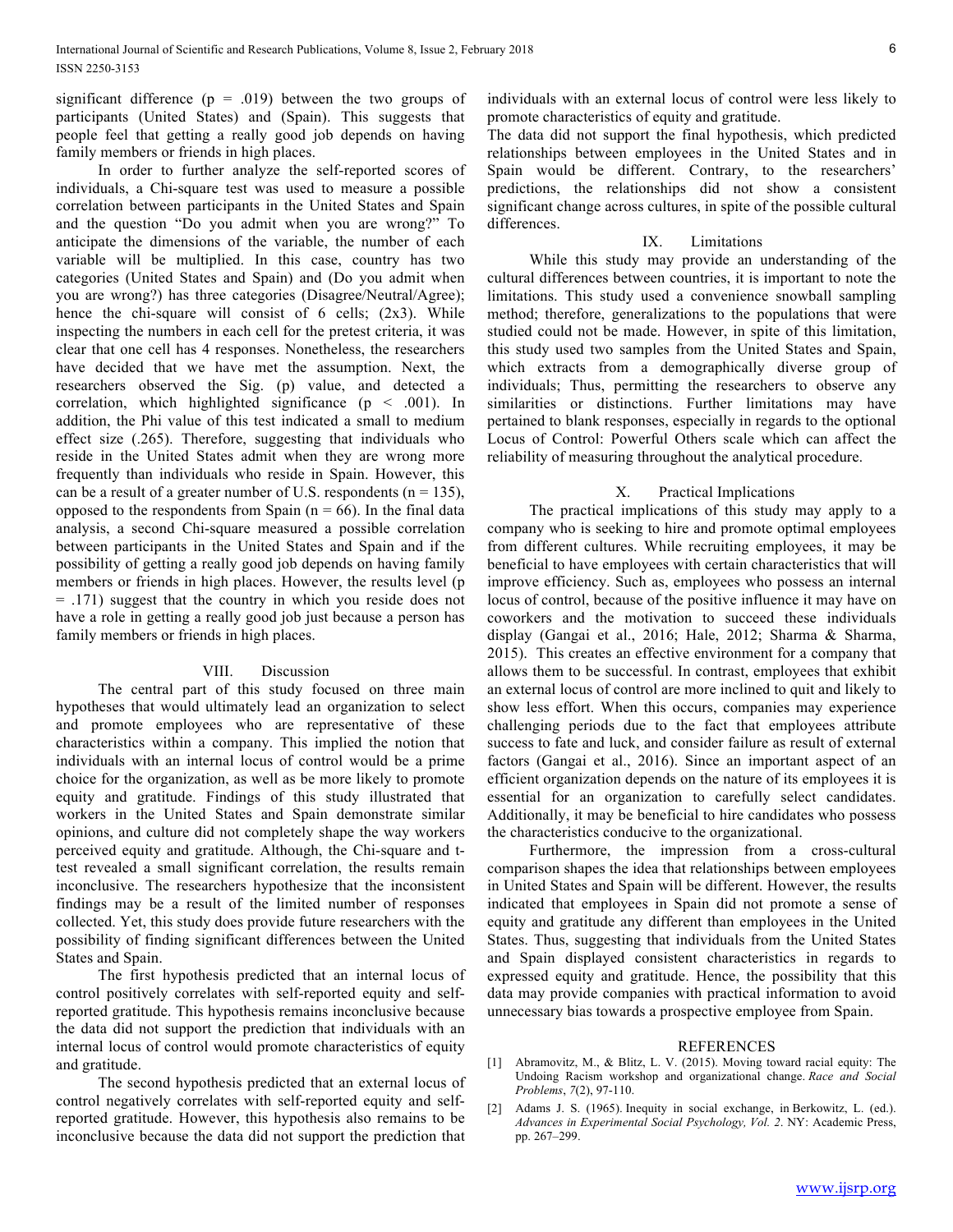- [3] Adams, J. S. (1963). Toward an understanding of inequity. *Journal of Abnormal and Social Psychology, 67*(5), 422–436.
- [4] Aghaei, M., Asadollahi, A., Moezzi, A. D., Beigi, M., & Parvinnejad, F. (2013). The relation between personality type, locus of control, occupational satisfaction and occupational exhaustion and determining the effectiveness of stress inoculation training (SIT) on reducing it among staffers of Saipa Company. *Research Journal of Recent Science, 2*(12)*,* 6- 11.
- [5] Aristovnik, A. & Jaklif, K. (2013). Job satisfaction of older workers as a factor of promoting labour market participation in the EU: The case of Slovenia. *Review of Social Politics, 20*(2), 123-148.
- [6] Bernard, H. R., & Bernard, H. R. (2012). Social research methods: Qualitative and quantitative approaches. NY: Sage.
- [7] Berrey, E. (2014). Breaking glass ceilings, ignoring dirty floors: The culture and class bias of diversity management. *American Behavioral Scientist 58*(2), 347–70.
- [8] Boone, H. N., & Boone, D. A. (2012). Analyzing likert data. *Journal of Extension*, *50*(2), 1-5.
- Castilla, E. (2012). Gender, race, and the new (merit-based) employment relationship. *Industrial Relations: A Journal of Economy and Society 51*(s1*)*, 528–62.
- [10] Chan, D. W. (2010). Gratitude, gratitude intervention and subjective wellbeing among Chinese school teachers in Hong Kong. Educational Psychology, 30(2), 139-153.
- [11] Cheng, S. T., Tsui, P. K., & Lam, J. H. (2015). Improving mental health in health carepractitioners: Randomized controlled trial of a gratitude intervention. *Journal of Consulting and Clinical Psychology, 83*(1), 177- 182.
- [12] Chhabra, B. (2013). Locus of control as a mode tor in the relationship between job satisfaction and organizational commitment: A study of Indian IT professionals. *Organizations and Markets in Emerging Economies, Vol. 4, 2* (8), 25-41.
- [13] Cohen, J., Cohen, P., West, S. G., & Aiken, L. S. (2013). Applied multiple regression/correlation analysis for the behavioral sciences. NY: Routledge.
- [14] Colquitt, J. A., LePine, J. A., & Wesson, M. J. (2015). *Organizational behavior: Improving performance and commitment in the workplace* (4th ed.). NY: McGraw-Hill Education.
- [15] Colton, D. & Covert, R. (2014). Designing and constructing instruments for social research and evaluation. NY: John Wiley.
- [16] Creswell, J. W. (2013). Research design: Qualitative, quantitative, and mixed methods approaches. NY: Sage publications.
- [17] Cunningham, G.B., Miner, K.N., & Benavides-Espinoza, C. (2012). Emotional reactions to observing misogyny: Examining the roles of gender, forecasting, political orientation and religiosity. *Sex Roles 67*, 58–68.
- [18] Dayo. I. A. (2012). Locus of control and job satisfaction as predictors of perceived non-teaching staff's productivity in higher institutions in Ogun state, Nigeria. *Global Advanced Research Journal of Management and Business Studies, 1* (6), 181-187.
- [19] Dhole, V., & Tipnis, J. (2013). Role of stress and locus of control on job satisfaction among employees with special reference to the manufacturing industry. *International Journal of Social Sciences & Interdisciplinary Research, 2*(1), 93-105.
- [20] Duffy, M. K., Scoot, K. L., Shaw, J. D., Tepper, B. J., & Aquino, K. (2012). A social context of envy and social undermining. *Academy of Management Journal, 55*(3), 643-666.
- [21] Dugguh, S.I. & Ayaga, D. (2014). Job satisfaction theories: Traceability to employee performance in organizations. *IOSR Journal of Business and Management, 16(*5), 11-18.
- [22] Eatough, E. M., & Spector, P. E. (2014). The role of workplace control in positive health and wellbeing. *Work & Wellbeing*, 3, 21-32.
- [23] Fazal E. Hasan, S., Mortimer, G., Lings, I. N., & Neale, L. (2017). Examining the antecedents and consequences of gratitude*. Journal of Services Marketing, 31*(1),34-47.
- [24] Fehr, R., Fulmer, A., Awtrey, E., & Miller, J. A. (2017). The grateful workplace: A multilevel model of gratitude in organizations. *Academy of Management Review*, *42*(*2)*, 361-381.
- [25] Franks, T. M. (2015). Documenting gratitude as a practice in positive scholarship. *Communication Teacher, 29*(1), 32-36.
- [26] Gangai, M. K. N., Mahakud, G. C., & Sharma, M. V. (2016). Association between locus of control and job satisfaction in employees: A critical review. *The International Journal of Indian Psychology, 3*(2), 16-25.
- [27] Gibbs, P. (2009). Gratitude in workplace research: A Rossian approach. Journal of Education and Work, 22(1), 55-66.
- [28] Gill, D., Prowse, V., & Vlassopoulos, M. (2013). Cheating in the workplace: An experimental study of the impact of bonuses and productivity. *Journal of Economic Behavior & Organization*, *96*, 120-134.
- [29] Grant, A. & Gino, F. (2010). A little thanks goes a long way: Explaining why gratitude expressions motivate prosocial behavior. *Journal of Personal & Social Psychology, 98*(6), 946-55.
- [30] Hale, E. (2012). How your locus of control impacts business success. *Fast Company,* https://www.fastcompany.com/1840496/how-your-locus-controlimpacts-business-success
- [31] Hans, A., Mubeen, A., & Ghabshi, A. (2014) A study on locus of control and job satisfaction in private international schools in Sultanate of Oman, *International Journal of Application or Innovation in Engineering & Management (IJAIEM), 3(*1), 91-98.
- [32] Hans, A., Mubeen, A. S., & Ghabshi, A. (2013). A study of locus of control and job satisfaction in semi government organizations in Sultanate of Oman. *The SIJ Transactions on Industrial, Financial & Business Management, 1* (2), 93-100.
- [33] Hauff, S., Richter, N. F., & Tressin, T. (2015). Situational job characteristics and job satisfaction: The moderating role of national culture. *International Business Review*, *24*(4), 710-723.
- [34] Hausmann, R., Tyson, L. D., and Zahidi, S. (2012). *Global gender gap report*.Geneva:WorldEconomicForum. http://www3.weforum.org/docs/WEF\_GenderGap\_Report\_2012.pdf
- [35] Hirsh, E., & Cha, Y. (2017). Mandating change: The impact of courtordered policy changes on managerial diversity. *ILR Review*, *70*(1), 42-72.
- [36] Houston, D.J. (2011). Implications of occupational locus and focus for public service motivation: Attitudes towards work motives across nations. *Public Administration Review, 71*(5), 761-771.
- [37] Hughes, R. L., Ginnett, R. C., & Curphy, G. J. (2012). *Leadership: Enhancing the lessons of experience (7th ed.).* NY: McGraw-Hill/Irwin.
- [38] International Personality Item Pool: A scientific Collaboratory for the Development of Advanced Measures of Personality Traits and Other Individual Difference (http://ipip.ori.org/). Internet Web Site.
- [39] Karabay, M. E., Akyüz, B., & Elçi, M. (2016). Effects of family-work conflict, locus of control, self-confidence and extraversion personality on employee work stress. *Procedia-Social and Behavioral Sciences*, *235*, 269- 280.
- [40] Kobersy, I., Khasiyeva, L., Yakhina, V., Ignaryeva, O., Goloshchapova, L, Shkurkin, D. & Sadykova, L. (2016). Approaches to implementation of motivation as the complex conditions of increase of efficiency of social and labor relations. *International Review of Management and Marketing, 6*  (S1), 208-217.
- [41] Lambert, N. M., Graham, S. M., Fincham, F. D., & Stillman, T. F. (2009). A changed perspective: How gratitude can affect sense of coherence through positive reframing. The Journal of Positive Psychology, 4(6), 461- 470.
- [42] Levenson, H. (1981). Differentiating among internality, powerful others, and chance. In H. M. Lefcourt (Ed.), *Research with the locus of control construct* (Vol. 1, pp. 15-63). New York: Academic Press.
- [43] Likert, R. (1932). A technique for the measurement of attitudes. *Archives of Psychology, 22*(140), 1-55.
- [44] Liu, C., Nauta, M., & Yang, L. (2013). Examining the mediating effects of supervisor conflict on procedural injustice-job strain relations: The function of power distance. *Journal of Occupational Health Psychology. 18*(1), 64- 74.
- [45] Mahajan, N., & Kaur, J. (2012). Relation between locus of control of college teachers and their job satisfaction*. International Journal of Applied Psychology, 2* (5), 98-103.
- [46] Mali, V. (2013). Locus of control and its impact on employees' performance. *International Journal of Science and Research, 2*(12), 23-29.
- [47] Miner, K. N., & Cortina, L. M. (2016). Observed workplace incivility toward women, perceptions of interpersonal injustice, and observer occupational well-being: Differential effects for gender of the observer. *Frontiers in Psychology*, *7,* 17-27.